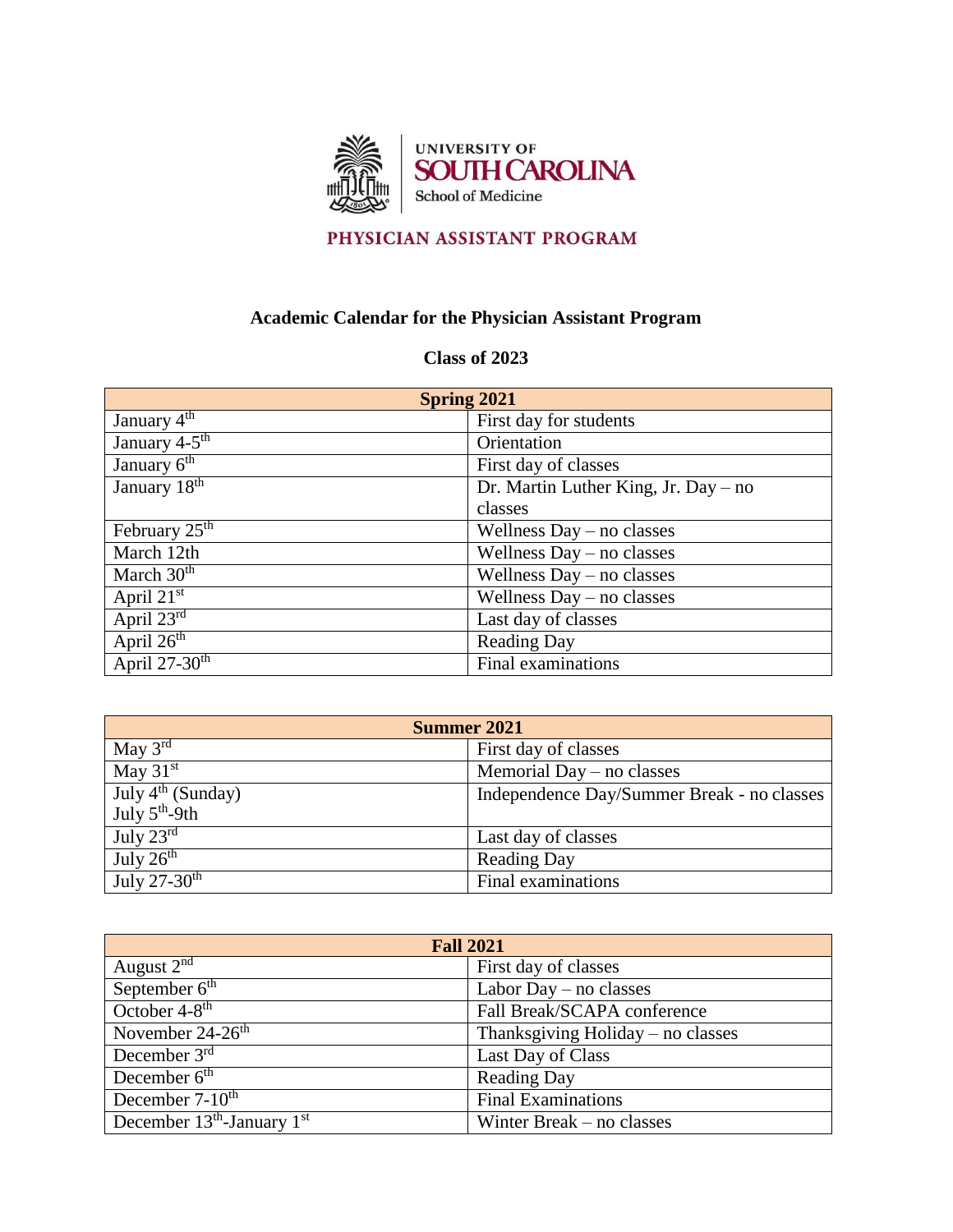| <b>Spring 2022</b>           |                                              |
|------------------------------|----------------------------------------------|
| January 1st                  | New Year's Day Holiday – no classes          |
| January $3-4^{\text{th}}$    | No classes – (Orientation for Class of 2024) |
| January 5 <sup>th</sup>      | First day of classes                         |
| January $\overline{17^{th}}$ | Dr. Martin Luther King, Jr Service Day – no  |
|                              | classes                                      |
| April $8th$                  | Last Day of Class                            |
| April $11^{\text{th}}$       | <b>Reading Day</b>                           |
| April $12-15^{\text{th}}$    | <b>Final Examinations</b>                    |
| April $18-20$ <sup>th</sup>  | <b>Clinical Orientation</b>                  |
| April 21-April 29th          | <b>Spring Break</b>                          |

| <b>Summer 2022</b>                           |                                                            |
|----------------------------------------------|------------------------------------------------------------|
| May 2-26 <sup>th</sup>                       | <b>Clinical Rotation 1</b>                                 |
| May $27th$                                   | End of Rotation Exam – return to campus                    |
| May $30th$ -June $23rd$                      | <b>Clinical Rotation 2</b>                                 |
| May $31st$                                   | Memorial Day Holiday (preceptor discretion)                |
| June $24th$                                  | End of Rotation Exam-return to campus                      |
| June $27^{\text{th}}$ -July $21^{\text{st}}$ | <b>Clinical Rotation 3</b>                                 |
| July $4^{th}$ (Monday)                       | $\overline{4^{th}}$ of July Holiday (preceptor discretion) |
| July $22nd$                                  | End of Rotation Exam – return to campus                    |

| <b>Fall 2022</b>                                    |                                             |
|-----------------------------------------------------|---------------------------------------------|
| July $25^{\text{th}}$ -August $18^{\text{th}}$      | <b>Clinical Rotation 4</b>                  |
| August 19th                                         | End of Rotation Exam – return to campus     |
| August 22 <sup>rd</sup> -September 15 <sup>th</sup> | <b>Clinical Rotation 5</b>                  |
| September 5 <sup>th</sup>                           | Labor Day Holiday (preceptor discretion)    |
| September 16 <sup>th</sup>                          | End of Rotation Exam – return to campus     |
| September 19th-October 13th                         | <b>Clinical Rotation 6</b>                  |
| October $14th$                                      | End of Rotation Exam – return to campus     |
| October 17 <sup>th</sup> -November 10 <sup>th</sup> | <b>Clinical Rotation 7</b>                  |
| November $11th$                                     | End of Rotation Exam – return to campus     |
| November $14th$ -December $8th$                     | <b>Clinical Rotation 8</b>                  |
| November $24th$                                     | Thanksgiving Holiday (preceptor discretion) |
| December 9 <sup>th</sup>                            | End of Rotation Exam – return to campus     |
| December $12^{\text{th}}$ -25 <sup>th</sup>         | <b>Winter Break</b>                         |